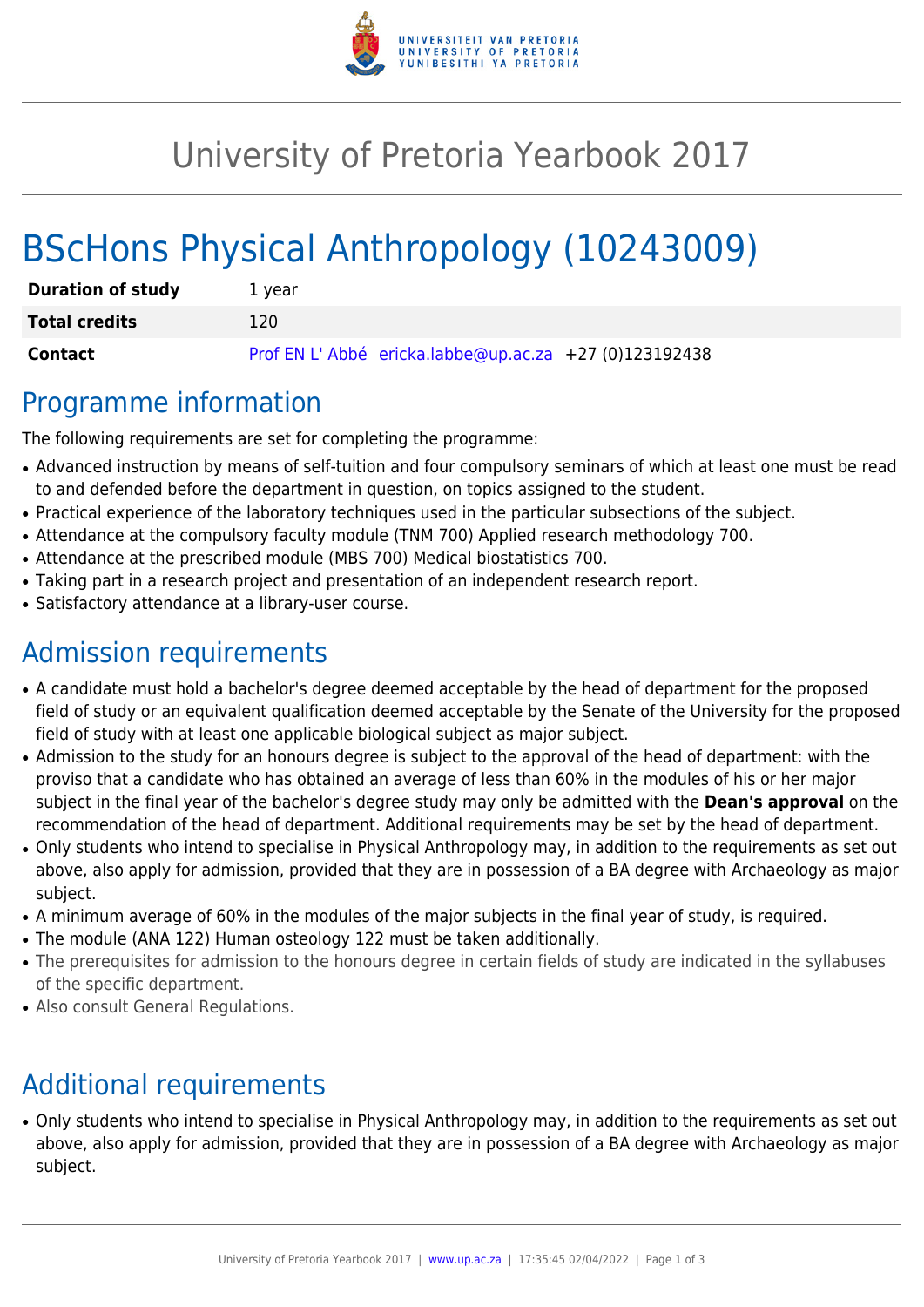

- A minimum average of 60% in the modules of the major subjects in the final year of study, is required.
- The module (ANA 122) Human osteology 122 must be taken additionally.

The prerequisites for admission to the honours degree in certain fields of study are indicated in the syllabuses of the specific department.

Also consult General Regulations.

### Examinations and pass requirements

- i. The examination at the end of the programme will consist of two written papers of three hours each as well as an oral examination of 30 minutes.
- ii. For the field of specialisation Medical Physics, one examination of three hours is required in each of the theoretical modules. The mark awarded to the practical work will also be taken into account when the final mark is calculated.
- iii. The maximum period for completion of the honours degree, is two years in the case of full-time students and three years in the case of part-time students. In exceptional circumstances, a student may apply, in writing, to the head of department for an extension of the period of study.
- iv. To comply with the pass requirements for the degree, a student must obtain a final mark of at least 50% in each division as indicated, as well as a pass mark of at least 50% for the essay/work assignment (if applicable). The stipulations regarding pass requirements for dissertations in the General Regulations apply mutatis mutandis to essays.

#### Pass with distinction

The degree is conferred with distinction on a student who has obtained an average of at least 75% in the examination (written, oral, practical, etc).